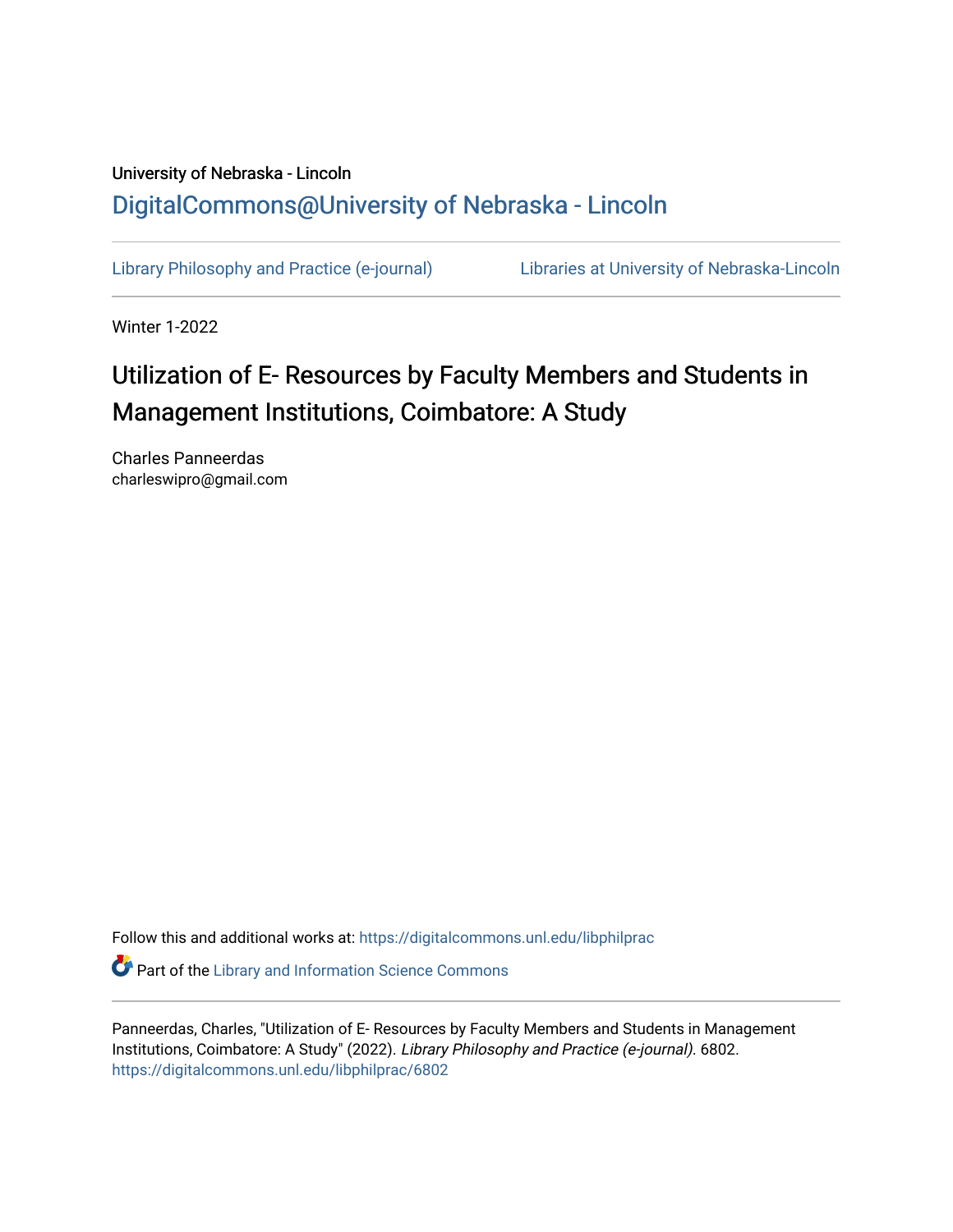## **Utilization of E- Resources by Faculty Members and Students in Management Institutions, Coimbatore: A Study**

#### **P.Charles**,

Research Scholar, Department of Library and Information Science,

Nirmala College for women, Coimbatore-18.

E Mail: charleswipro@gmail.com.

#### **Dr. I. Sasireka,**

Librarian, Department of Library and Information Science Lady Willingdon Institute of Advanced Study in Education, Chennai, Email:i.sasireka@gmail.com.

### **Dr. SR.M.Jaculine Mary**,

Librarian, Department of Library and Information Science,

Nirmala College for women, Coimbatore-18.

E Mail: libnirmala@gmail.com

## *Abstract*

*This study investigates the relationship between impact of electronic resources and its usage in selected management institution libraries in Coimbatore. This is a quantitative approach-based study done by using questionnaire to gather data and information. A valid response rate of 76% has been obtained. Survey method is used for this study, primary data is collected via questionnaire. Five-point Likert scale is used, SPSS software helped to analyse the data in respect of descriptive elements. The study is relevant as it will help to build up awareness about e-resources and view them as valuable scholarly tools. Another reason for the importance of the study is that it enquires about the purposes for which the academia in higher education uses e-resources, thus contributing to knowledge in those areas. The study recommends library professional to take initiative to make awareness about the e-resources and intensive marketing strategies should be adopted to increase usage of electronic resources in management institution libraries in Coimbatore.*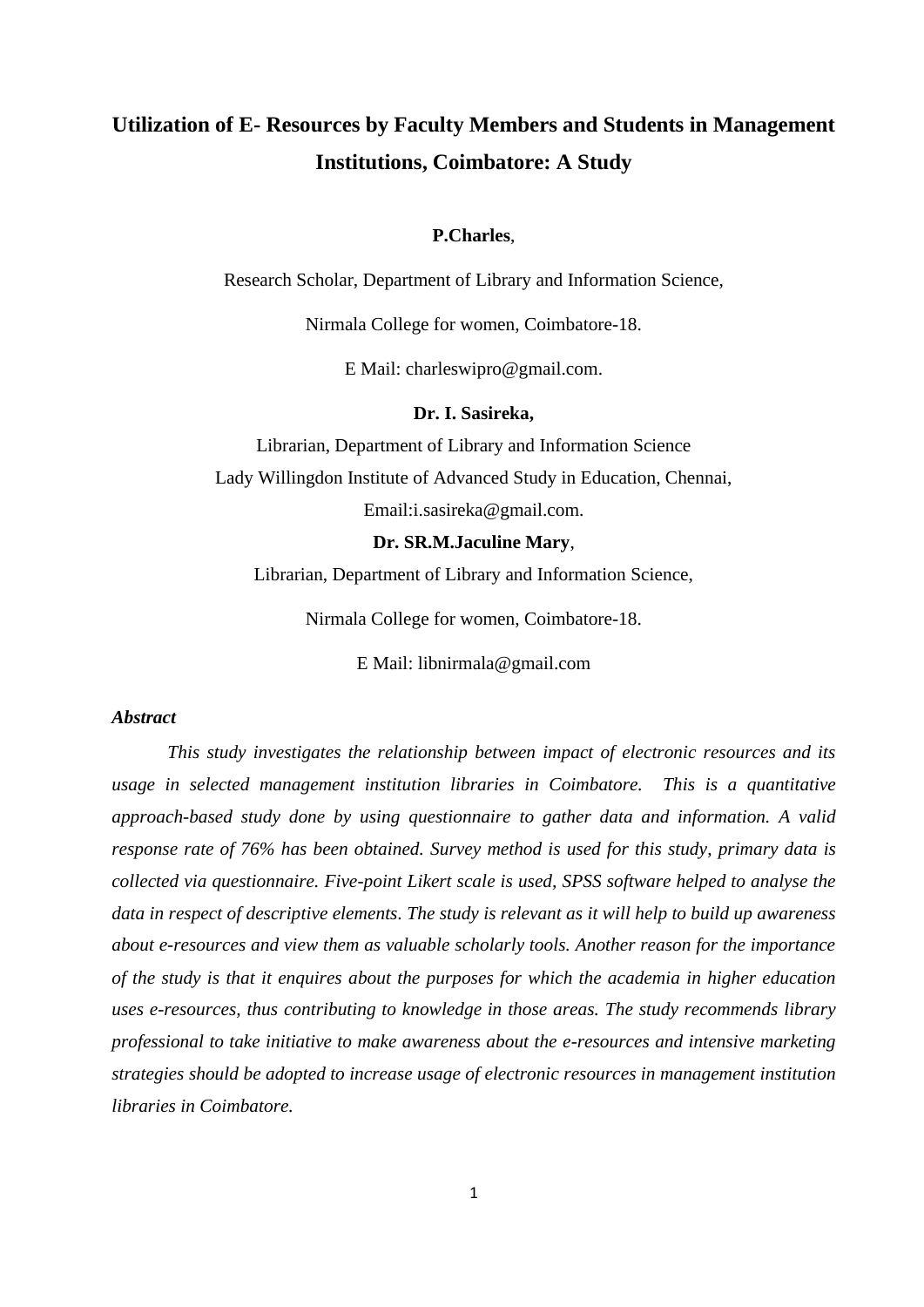**Keywords:** Online Database, Electronic Resources, Information Literacy, Management institutions, Coimbatore

#### **INTRODUCTION**

Technology has entered all areas of life and the use of information and communication technology (ICT) is common in the 21st century. Libraries have perceived a great metamorphosis in recent years both in their collection development and in their service structures. Thus, Libraries are using technology to improve the management of scholarly information to reinforce and speed access to scholarly information not held locally.

Electronic services have made incredible impact on the academic activities of the faculty, researchers, and students. With the introduction of electronic services, noteworthy transition is seen in their approach and the way in which they seek information. Number of publishers are developing e-Resources packages including e-books, e-journals, and e-databases for the development of higher education and research.

The most effective way to provide access to electronic books/journals in academic libraries is through subscription to online databases which can be accessed through the internet. Online databases are a collection of electronic information sources (e-journals/e-books) by publishers from various fields and disciplines, some of these databases are provided free of charge to libraries in developing countries by their publishers or vendors. The accessibility of ejournals has increased exponentially in the last decade. These have become a pivotal part of the libraries' collection. It is now being estimated that 96.1 percent of journal titles in science, technology and medicine and 86.5 percent titles in the arts, humanities and social sciences are available online. Thus, academic libraries have increased their budget manifold for e-journals, partly out of market trends and partly due to user demands.

In libraries, Electronic Resources have been widely and rapidly accepted in academics, universities have widely indicated that they can skilfully use and access electronic resources. Electronic resources are easily accessible in remote areas. Electronic resources solve storage problems and control the flood of information. Databases and electronic journals are used by academics for both teaching and research, among many other uses.

## **PURPOSE OF THE STUDY**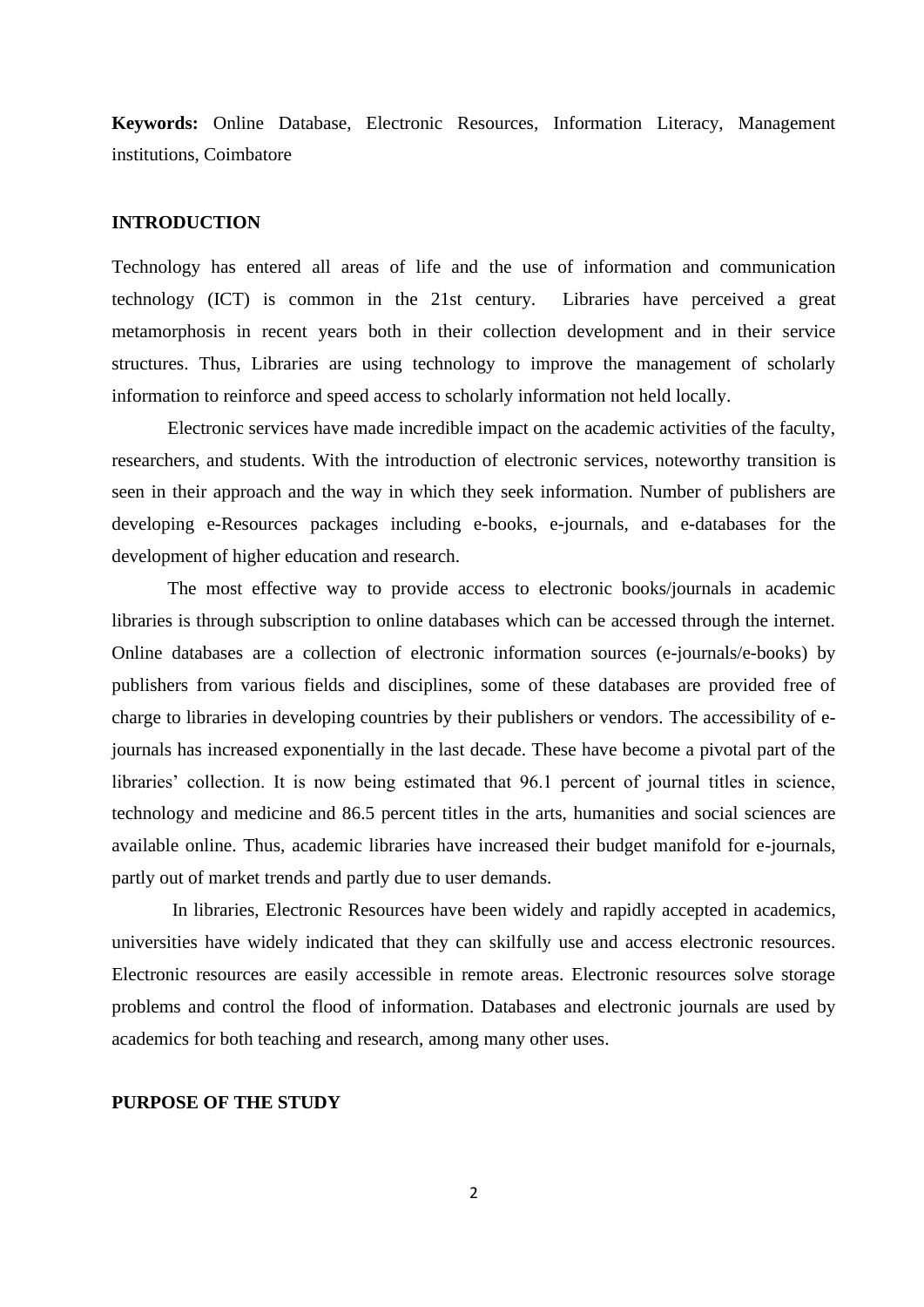In the last five decades, the growth of higher education presents a very remarkable representation. There has been commendable quantitative expansion in terms of students' enrolment, number of teachers, colleges, universities, and research degrees. E-resources have become an amalgamated part of the educational system. Academics have indicated satisfaction with their use of electronic resources and have committed their interest to the continuous use of e-resources because their use leads to better research and augments scholarly communication. But academic libraries are struggling with lessening funds for acquisition of these kind of library resources. This is due to the cost involved in acquiring or licensing them and specificities of lack of a physical material attached to them. It is much important to know how these e-resources are being used by the users and up to what extent as it is accessed largely over computer networks. The main purpose of this study was to investigate the awareness, level of use of electronic resources, the academic productivity of teachers and students while using electronic resources in the Management Institutions Library in Coimbatore.

#### **STATEMENT OF THE PROBLEM**

The purpose of the study is to find out the scope of utilization of e-resources by faculty and students of selected Management Institutions in Coimbatore.

## **REVIEW OF LITERATURE**

In view of the vast amount of literature available in this field, few are listed here. Thanuskodi (2012) opinion that e-resources are the electronic representation of information. There are available in various forms like e-books, digital libraries, online journal magazine,e-learning tutors and on-line test. Because of the effective presentation with multimedia tools, these eresources have become the source of information. He further agreed that electronic resources deliver the collection of information as full text databases, e-journals, image collections, multimedia in the form of CD, tape, internet, web. Another study by Gowda and Shivalingaiah (2009) stated that gathered data from researchers of humanities, social science and science disciplines in six universities in Karnataka. Results of the survey shows that in general research scholars prefer print resources and there exist significant differences in the preference of print and e-resources among various disciplines. The discipline wise responses show that the science researchers use the facility most and their counterparts in humanities use least. More than half of the social science disciplines respondents are using the facilities. Full text databases and ejournals are most used resources followed by bibliographic databases and portals. Another study conducted by Dadzie (2007) writes that electronic resources are invaluable research tools that complement the print – based resources in a traditional library setting. Their advantages,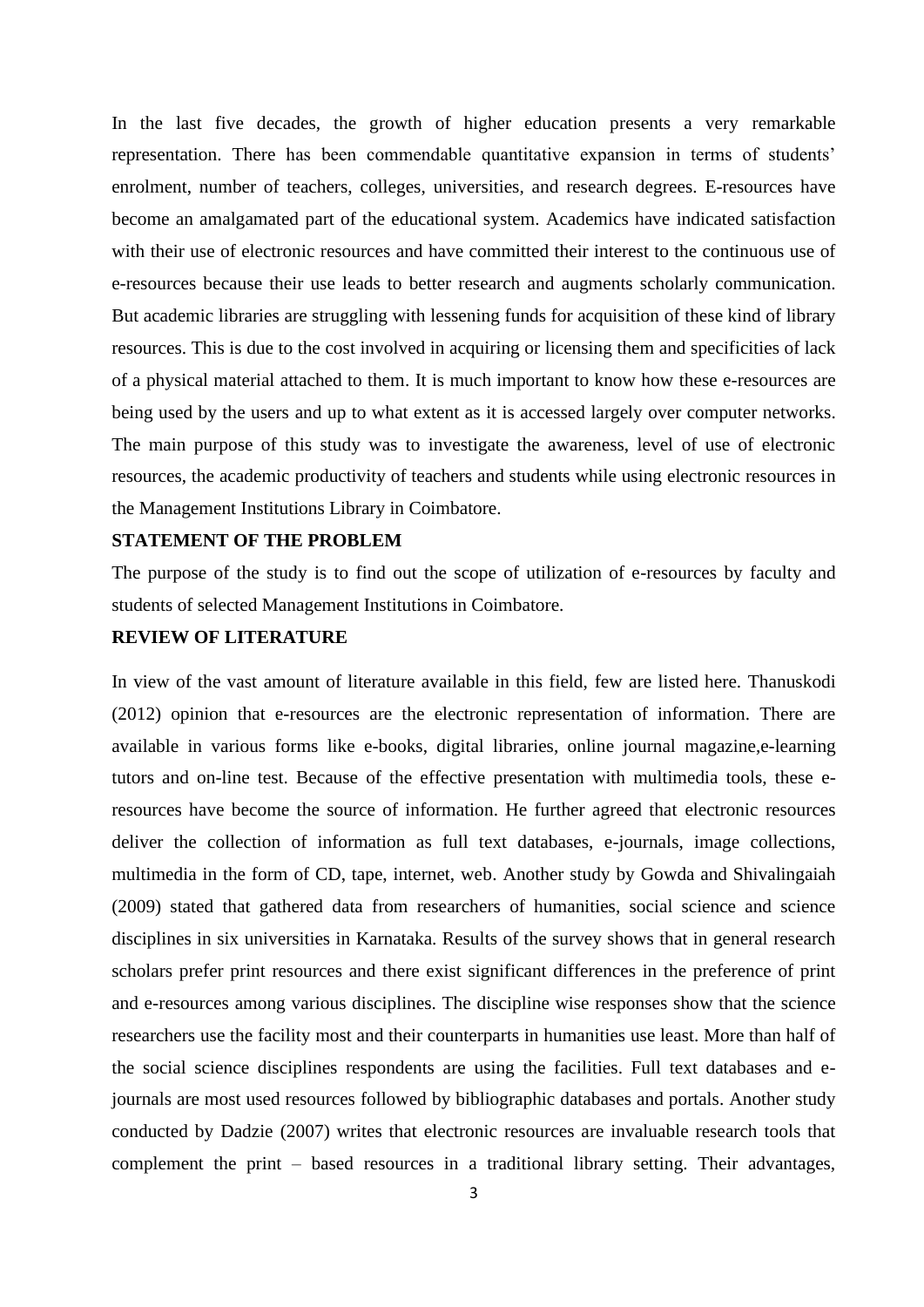according to her include access to information that might be restricted to the user due to geographical location. Viswanathan and Sasireka (2016) stated that the usage of e-resources has great impact on higher education. As the number of e-resources available is good and satisfied the information needs. Despite positive attitudes towards e-resources, there are some frustrations regarding their use. Lack of computer knowledge doesn't know how to use and restricted access by publishers.

## **RESEARCH METHODOLOGY**

A questionnaire survey was conducted to collect the information regarding the use of electronic resources, frequency of use of electronic resources, purpose of using electronic resources, frequency of locating desired information, problems faced by users while using electronic resources. A total of 30 questions were designed. Two hundred (200) questionnaires were distributed to collect the primary data. One hundred and fifty-two (152) were found useable representing 76 % of the valid sample size. Stratified random sampling method was followed for the selection of respondents among faculty members and students of selected Management Institutions in Coimbatore. The study was conducted only in Management Institutions affiliated to Bharathiar University only. The study covers geographical limit of Coimbatore District Only.

#### **OBJECTIVES OF THE STUDY**

Main objectives of the study are:

- To find out the level of awareness of electronic resources among the users.
- To find out the frequency of use of electronic resources among the users
- To find out the kind of electronic resources preferred by users
- To ascertain if users are satisfied with the electronic resources.

## **DATA ANALYSIS**

Analysis is not fulfilled without interpretation; and interpretation cannot proceed without analysis. So, both are inter-dependent. In this paper, a detailed analysis of the collected data has been presented and discussed as per the objectives stated earlier.

| <b>Description</b> | <b>Respondents</b> |  |  |
|--------------------|--------------------|--|--|
| Female             | 25%                |  |  |
| Male               | 75%                |  |  |
| <b>Students</b>    | 61.7%              |  |  |
| Faculty            | 38.3%              |  |  |

#### **Table 1: Demographic information**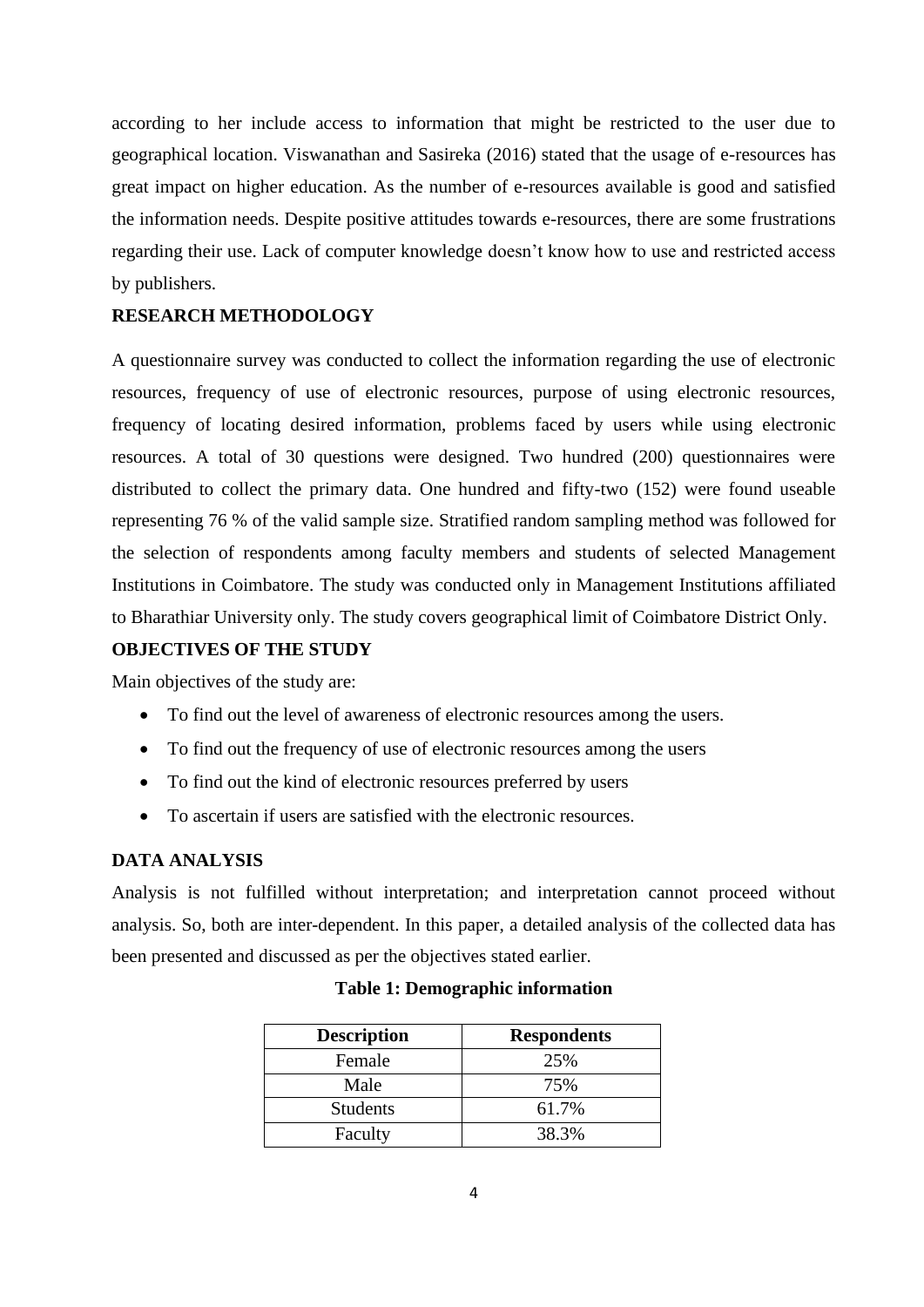

## **Fig1. Demographic Details**

The above Table-1 shows that most of them are Male respondents (75%) and female respondents are 25% only. Also 61.7% are students and remaining are faculty members.

| <b>E-Resources</b> | <b>Frequently</b> | <b>Occasionally</b> | <b>Never</b> |
|--------------------|-------------------|---------------------|--------------|
| E-Journals         | 63.3.%            | 30.0%               | 6.7%         |
| E-Books            | 49.1%             | 47.5%               | 3.4%         |
| Database           | 30.5%             | 62.7%               | 6.8%         |
| <b>ETDs</b>        | 22%               | 59.4%               | 18.6%        |
| E-Research reports | 59.3%             | 39.0%               | 1.7%         |
| Course ware        | 66.7%             | 15.0%               | 18.3%        |
| CDs/DVDs           | 51.7%             | 25%                 | 23.3%        |
| E-Newspaper        | 62.7%             | 30.5%               | 6.8%         |

**Table 2: Respondents of Frequency of Usage of E-Resources**



**Fig2. Respondents of Frequency of Usage of E-Resources**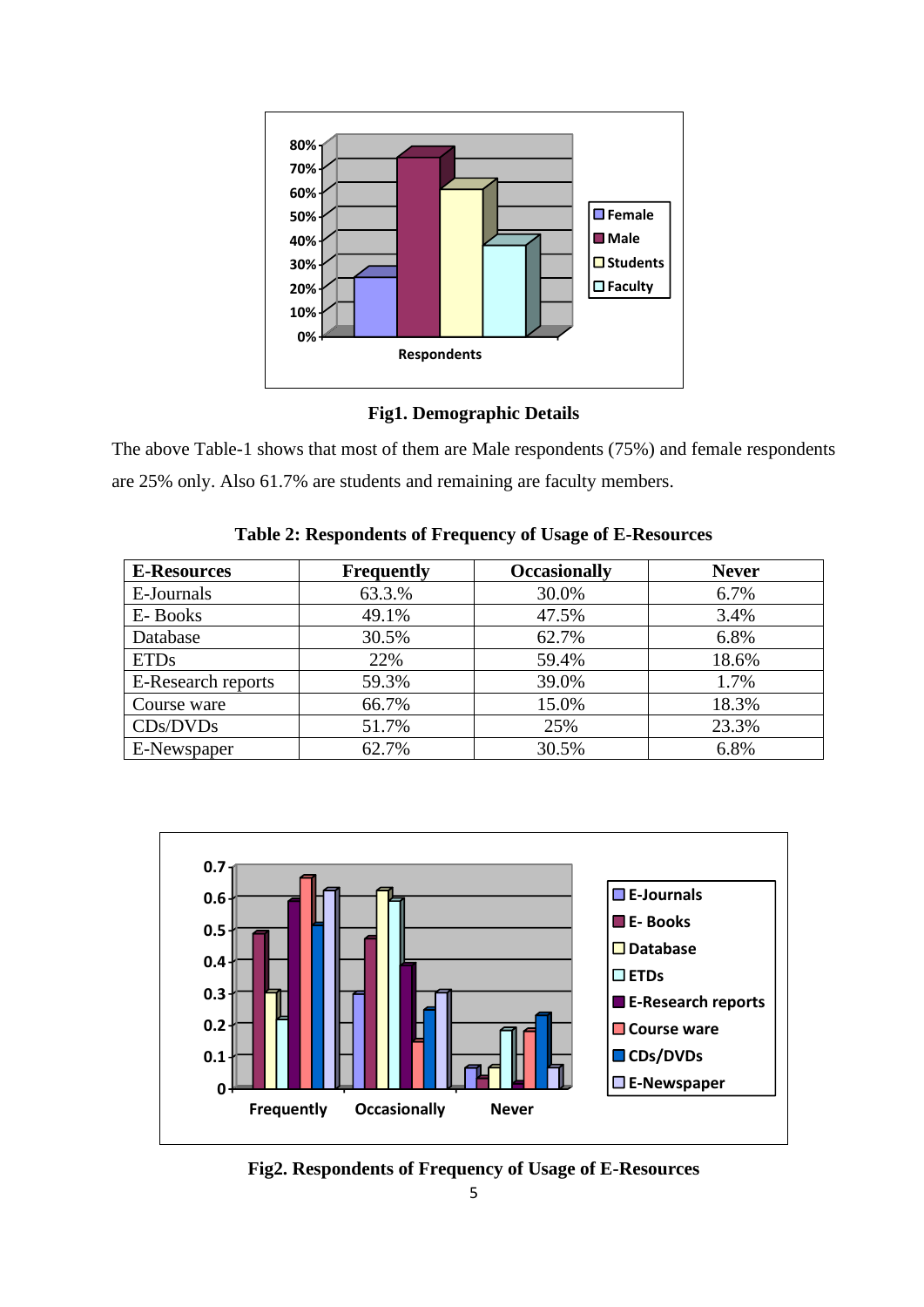The above Table-2 reveals that Most of the respondents (66.7%) were frequently using Courseware in Covid Pandemic Time. It is followed by 63.3% were frequently using E-Journals for their academic & research Purpose. Most of them (62.7%) were using Online Databases Occasionally, E-newspapers are widely used among the users and 59.3% were using E-research reports and Projects. 59.4% of the respondents occasionally used Electronic Thesis & Dissertations (ETDs). 23.3% of the respondents never used CD/DVDs and its followed by ETDs.

| <b>Advantages</b> | <b>Strongly</b> | Agree | <b>Moderately</b> | <b>Disagree</b> | <b>Strongly</b> |
|-------------------|-----------------|-------|-------------------|-----------------|-----------------|
|                   | Agree           |       | Agree             |                 | <b>Disagree</b> |
| Time saving       | 45.0%           | 21.7% | 23.3%             | 6.7%            | 3.3%            |
| Easy to use       | 46.0%           | 18.3% | 18.0%             | 16.7%           | 1.0%            |
| More Informative  | 43.2%           | 28.3% | 11.4%             | 12.6%           | 4.5%            |
| Cost saving       | 38.2%           | 31.1% | 15.0%             | 10.2%           | 5.5%            |

**Table 3: Respondents of Advantages for using E-resources**

The above Table-3 shows that nearly half of the respondents strongly agree that electronic resources are time saving, easy to use and more informative. Hence, these advantages make the use of e-resources popular. Only 5.5% respondents are strongly disagreed that e-resources are cost saving.

| <b>Source</b>                  | <b>Strongly</b><br>Agree | Agree | <b>Moderately</b><br>Agree | <b>Disagree</b> | <b>Strongly</b><br><b>Disagree</b> |
|--------------------------------|--------------------------|-------|----------------------------|-----------------|------------------------------------|
| Through Library<br>Orientation | 25                       | 25    | 30                         | 16.7            | 3.3                                |
| library<br>Through<br>staff    | 20                       | 43.3  | 13.3                       | 20.0            | 3.3                                |
| <b>Through Faculty</b>         | 26.7                     | 43.3  | 10                         | 16.7            | 3.3                                |
| College website                | 18.3                     | 23.3  | 28.3                       | 18.3            | 11.7                               |
| Library<br>Email/circular      | 16.7                     | 36.7  | 25                         | 8.3             | 13.3                               |
| Self-Exposure                  | 21.7                     | 26.7  | 28.3                       | 10              | 13.3                               |
| Other modes                    | 25.5                     | 30.7  | 15.3                       | 16.8            | 11.7                               |

**Table 4: Respondents of Source of getting e-resources facilities & services**

The above Table-4 shows that  $26.7\%$  of the users getting updates, facilities & services of eresources through teachers and it's followed by library orientation. 20% reported that through library staff helps them to update on e-resources. 43.3% strongly agreed that their faculty members and library staffs are main source of getting e-resources services.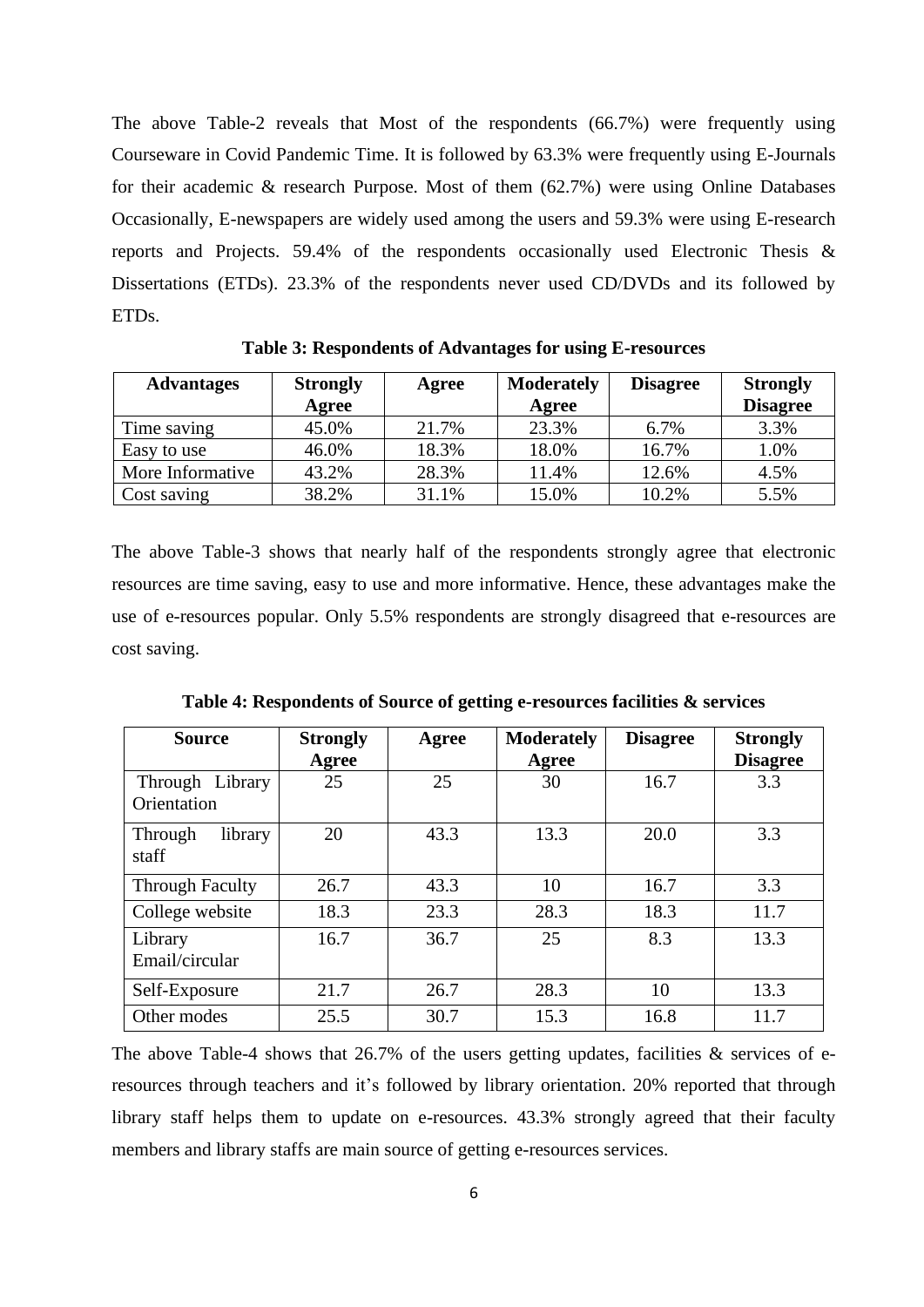| <b>Purpose</b>                        | <b>Strongly</b><br>Agree | Agree | <b>Moderately</b><br>Agree | <b>Disagree</b> | <b>Strongly</b><br><b>Disagree</b> |
|---------------------------------------|--------------------------|-------|----------------------------|-----------------|------------------------------------|
| For study/<br>coursework              | 36                       | 33.3  | 20                         | 7.5             | 3.2                                |
| For research work<br>/projects        | 27.4                     | 37.0  | 16.3                       | 16.0            | 3.3                                |
| For Teaching<br>Purposes              | 45                       | 11.7  | 10                         | 18              | 15                                 |
| To Update the<br>Subject<br>Knowledge | 26.3                     | 35.4  | 12.3                       | 14.3            | 11.7                               |
| For writing<br>research articles      | 18.7                     | 24.1  | 15.5                       | 20.7            | 21                                 |

**Table 5: Respondents of Purpose of using e-resources**

The above Table-5 reveals that 45% strongly agreed that they are using e-resources for teaching purpose and it is followed by 36% of the respondents using e-resources for studying/ course work. Also 37% of the respondents agreed that they are using e-resources for research purpose. Few respondents are agreed that they used e-resources for writing research articles.

#### **CONCLUSION & RECOMMENDATIONS**

The study investigated the relationship between the impact of electronic resources and usage in Management Institutions libraries in Coimbatore. All the four contracts (satisfaction level, preferred database, time and frequency, and level of awareness) of impact of electronic resources indicated a significant positive relationship with usage among the users. Based on the premise above, all the above hypothesized relationships between impact of electronic resources and usage are accepted.

The study recommends that the institutions should adopt more dynamic marketing strategies to inform and create awareness of the existence of the electronic resources. They must highlight on the availability of databases, time and frequency of accessibility of the system. These could include new student's orientation, faculty seminars, mailing list to users, circulars, and through word of mouth. Adoption of various marketing strategies to promote the use of e-resources will certainly help the institutions to reach maximum users thereby create awareness and ensure quality information dissemination to the users.